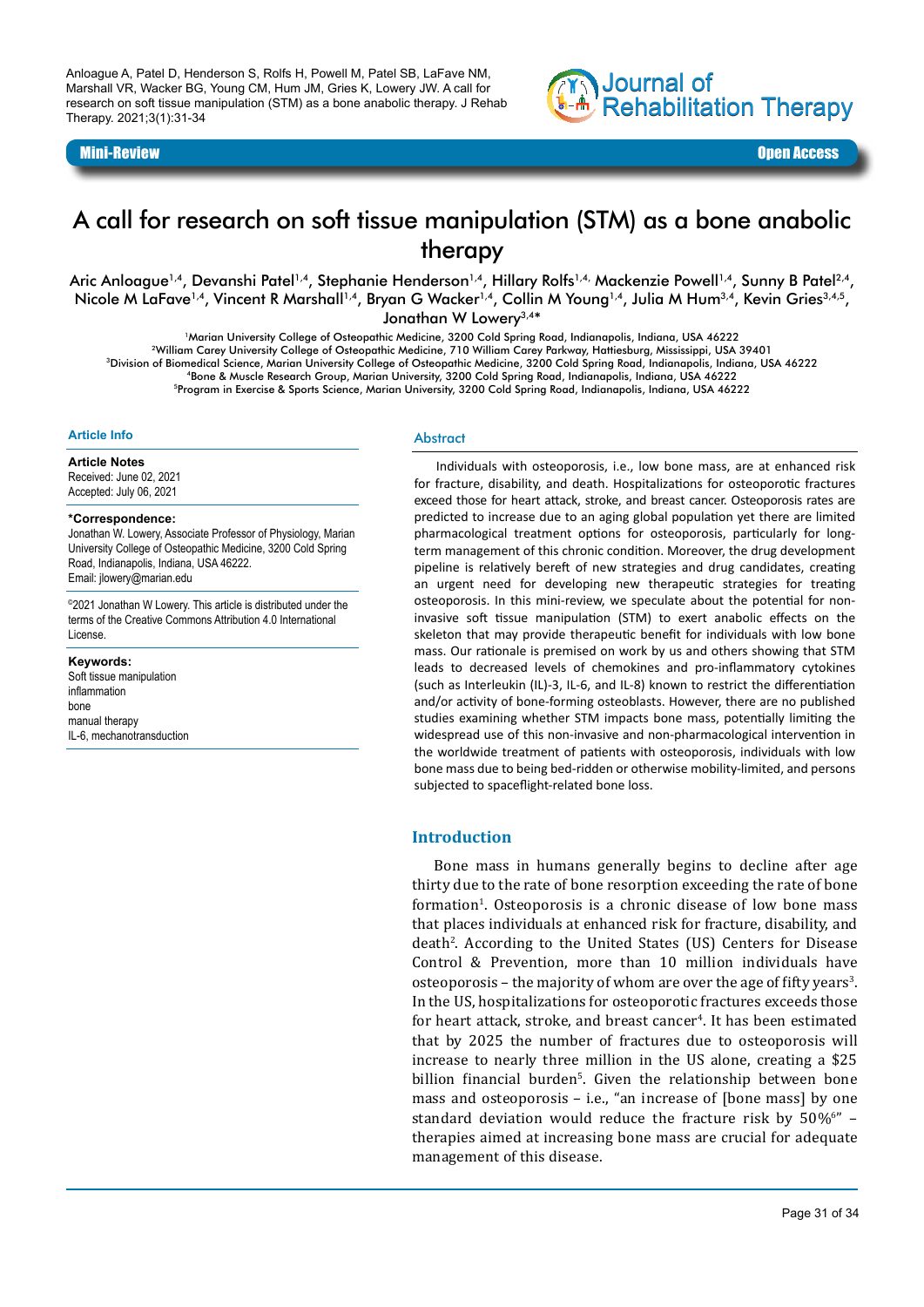

The primary pharmacological treatment goal for osteoporosis is reducing fracture risk by stabilizing or increasing bone mass by taking advantage of the fact that the skeletal system is exquisitely capable of resorbing existing bone matrix (via the action of osteoclasts) and forming new bone matrix (via the action of osteoblasts). The balance of these two processes, which may be envisioned as a see-saw relationship (Figure 1), determines whether bone mass will be accrued or lost. The most common treatment for osteoporosis is anti-resorptive agents which are generally effective at inhibiting osteoclast function<sup>7</sup> but have important contraindications and a drug holiday is recommended after five years of treatment due to risk of adverse events<sup>8, 9</sup>. An additional drawback of anti-resorptive therapies is that they generally do not increase bone formation but merely slow the rate of bone resorption. Some patients, particularly those with very high fracture risk, require an anabolic therapy instead ${}^7$  and, in the US, there are three bone-anabolic drugs approved for osteoporosis treatment: teriparatide and the related abaloparatide, both of which activate the Parathyroid Hormone signaling pathway, and romosozumab, which is a neutralizing antibody against the Wnt pathway antagonist Sclerostin. Each typically lead to robust gains in bone mass but have important limitations including significant cost and, for some agents, a limited window of treatment, necessitating switching to an anti-resorptive medication to avoid a notable rebound in bone resorption after withdrawal of anabolic therapy<sup>10, 11</sup>.

Thus, despite the fact that osteoporosis rates are expected to rise significantly in the coming decades<sup>12</sup>, there are limited long-term pharmacological treatment options. Unfortunately, there are few candidates in the drug development pipeline and several promising candidate therapies with novel mechanisms of action, while effective at improving bone mass and reducing fracture incidence, have been associated with significant adverse events in clinical trials $13, 14$ . Some adverse events were found significant enough to pull seemingly promising drugs out of development, as in the example of the cathepsin

K inhibitor odanacatib. Consequently, there is an urgent need for developing new strategies and targets for treating osteoporosis. That said, we recently reported that there is a striking lack of heterogeneity of study within the bone remodeling field – with just three molecular pathways (transforming growth factor-beta (TGF-β) superfamily, mitogen-activated protein (MAP) kinase, and Wnt) accounting for the majority of publications and nearly half of funded NIH grants during the prior ten years<sup>15</sup>.

## **Inflammation, bone loss, and soft tissue manipulation**

Inflammation is a potent driver of bone loss through impairing bone formation and promoting bone resorption $16-19$ . For instance, the pro-inflammatory cytokine Interleukin (IL)-6 restricts osteoblast differentiation, while promoting osteoclast differentiation, and decreasing IL-6 activity *in vivo* promotes bone mass accrual<sup>20, 21</sup>. Moreover, IL-6 deficient mice are protected from bone loss in a model of post-menopausal osteoporosis $22$ . Thus, developing strategies to reduce IL-6-mediated inflammation in patients with low bone mass is an important goal.

Soft tissue manipulation (STM) describes a collection of non-invasive, non-pharmacological mechanotherapies (such as massage, stretch, myofascial release and counterstrain) employed by osteopathic physicians, physiotherapists and massage therapists wherein soft tissues are subjected to mechanical forces delivered by hand or by an instrument<sup>23</sup>. Cells integrate those mechanical stimuli into mechanotransductive signaling pathways that regulate cellular behavior<sup>23, 24</sup>. Virtually all cells are mechanosensitive to their surrounding environment in that physical forces – *e.g.* stretch, compression, etc. – influence the physiology of tissues, and ultimately, the organism<sup>23</sup>. STM is used by practitioners to reduce inflammation and this idea is supported by a series of studies carried out by several investigators (including us) mimicking the STM techniques of myofascial release or counterstrain *in vitro*. This work demonstrates that STM-like stimulation of dermal fibroblasts, which are a mechano-sensitive cell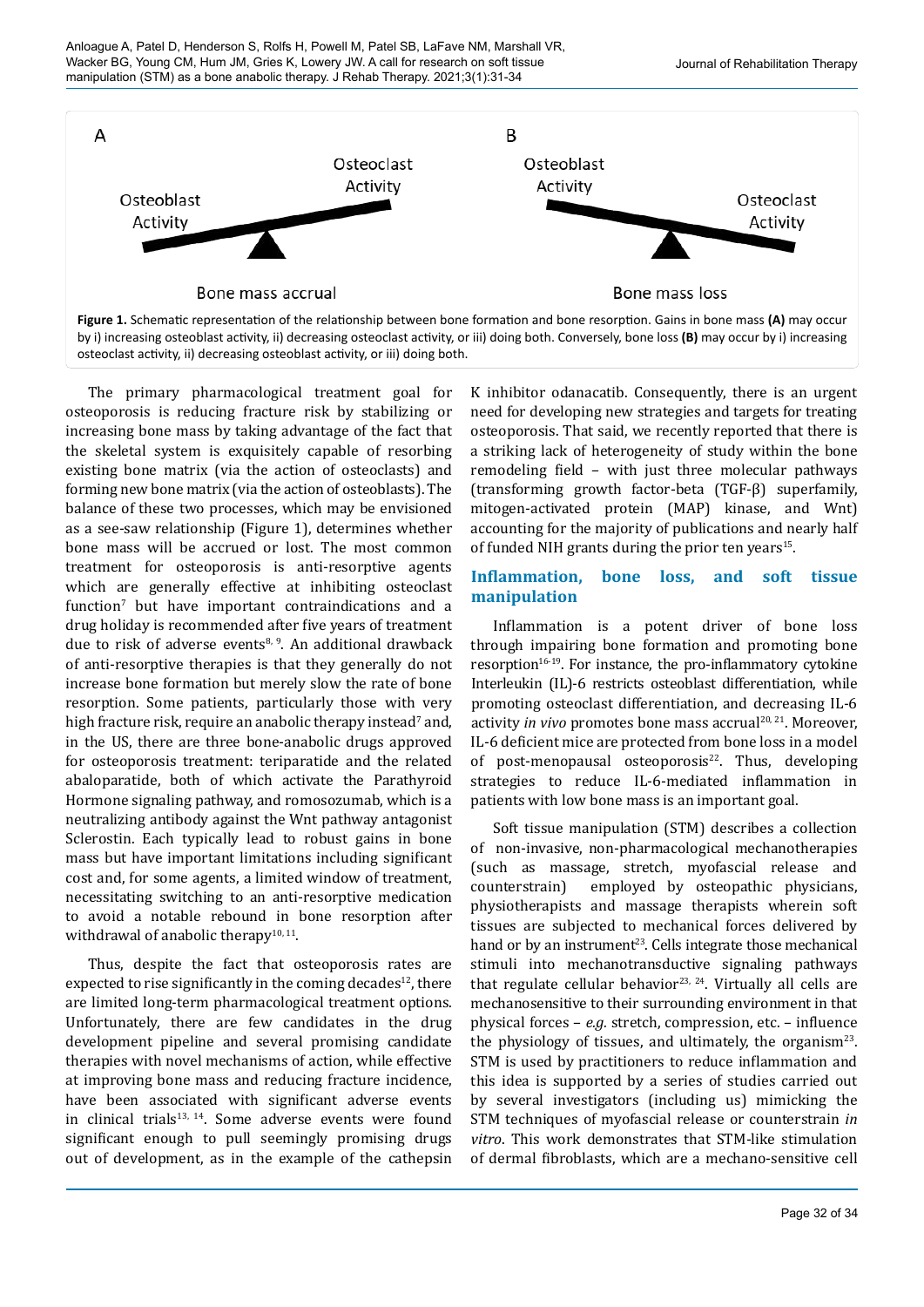type that resides in close approximation to vasculature and lymphatics and are a recipient of strain from STM25, causes numerous changes in cell biology<sup>26-30</sup>, such as reducing secretion of the pro-inflammatory cytokines IL-3, IL-6 and IL-8; inducing secretion of anti-inflammatory IL-1ra; increasing fibroblast proliferation; and reducing fibroblast apoptosis. Additionally, conditioned medium from fibroblasts subjected to STM-like stimulation promotes differentiation of satellite cells into skeletal muscle myocytes<sup>31</sup>. For certain pro-inflammatory mediators such as IL-6 and IL-8, these in vitro studies are remarkably consistent with the reduction in IL-6 or IL-8 levels observed after massage therapy in humans (soft tissue biopsies $32$  and plasma<sup>33</sup>) and rats (sera<sup>34</sup>).

## **Call for research on using STM for treating low bone mass**

Given the connection between inflammation and bone loss, these findings lead us to hypothesize that STM may have beneficial effects on bone mass accrual. In support of this, small pilot studies in humans reported that Thai traditional massage, which is a form of STM, leads to increased serum levels of the bone formation marker N-terminal propeptide of type 1 procollagen (P1NP) and decreased serum levels of the bone resorption marker collagen type 1 C-telopeptide (CTx) in young, healthy women as well as increased serum P1NP levels in some women with osteoporosis $35, 36$ . However, there are no published studies examining whether STM impacts bone mass – despite the fact that >70% of osteopathic physicians report using STM (such as muscle energy or massage) in the treatment of osteoporosis $37$  and patients with osteoporosis self-report that STM improves quality of life, mental well-being, and health perception<sup>38</sup>. Thus, we call for investigation into the possible use of STM (particularly massage) in promoting bone anabolism using well-accepted animal models of osteoporosis (such as disuse-related atrophy or oophorectomy) and human subjects. These studies could provide evidence to support the widespread use of this non-invasive and nonpharmacological intervention in the worldwide treatment of patients with osteoporosis, individuals with low bone mass due to being bed-ridden or otherwise mobilitylimited, and persons subjected to spaceflight-related bone  $loss^{39}$ .

## **Acknowledgments**

The authors gratefully acknowledge critical feedback from the Marian University Bone & Muscle Research Group and our collaborators. Funding for this work was provided by intramural award issued to JWL.

## **References**

1. Raisz LG. Pathogenesis of osteoporosis: concepts, conflicts, and prospects. J Clin Invest. 2005;115(12):3318-25.

- 2. Leboime A, Confavreux CB, Mehsen N, Paccou J, David C, Roux C. Osteoporosis and mortality. Joint, bone, spine : revue du rhumatisme. 2010;77 Suppl 2:S107-12.
- 3. Sarafrazi N, Wambogo EA, Shepherd JA. Osteoporosis or Low Bone Mass in Older Adults: United States, 2017-2018. NCHS Data Brief. 2021;(405):1-8.
- 4. Singer A, Exuzides A, Spangler L, O'Malley C, Colby C, Johnston K, Agodoa I, Baker J, Kagan R. Burden of illness for osteoporotic fractures compared with other serious diseases among postmenopausal women in the United States. Mayo Clin Proc. 2015;90(1):53-62.
- 5. Camacho PM, Petak SM, Binkley N, Clarke BL, Harris ST, Hurley DL, Kleerekoper M, Lewiecki EM, Miller PD, Narula HS, Pessah-Pollack R, Tangpricha V, Wimalawansa SJ, Watts NB. American Association of Clinical Endocrinologists and American College of Endocrinology clinical practice guidelines for the diagnosis and treatment of postmenopausal osteoporosis - 2016. Endocr Pract. 2016;22(Suppl 4):1-42.
- 6. Bonjour J-P, Chevalley T, Ferrari S, Rizzoli R. The importance and relevance of peak bone mass in the prevalence of osteoporosis. Salud publica de Mexico. 2009;51:s5-s17.
- 7. Watts NB, Bilezikian JP, Camacho PM, Greenspan SL, Harris ST, Hodgson SF, Kleerekoper M, Luckey MM, McClung MR, Pollack RP, Petak SM, Force AOT. American Association of Clinical Endocrinologists Medical Guidelines for Clinical Practice for the diagnosis and treatment of postmenopausal osteoporosis. Endocr Pract. 2010;16 Suppl 3:1-37.
- 8. Suresh E, Pazianas M, Abrahamsen B. Safety issues with bisphosphonate therapy for osteoporosis. Rheumatology (Oxford). 2014;53(1):19-31.
- 9. Qaseem A, Forciea MA, McLean RM, Denberg TD. Clinical Guidelines Committee of the American College of Physicians. Treatment of Low Bone Density or Osteoporosis to Prevent Fractures in Men and Women: A Clinical Practice Guideline Update From the American College of Physicians. Ann Intern Med. 2017;166(11):818-839.
- 10. Qaseem A, Forciea MA, McLean RM, Denberg TD, Physicians CGCotACo. Treatment of Low Bone Density or Osteoporosis to Prevent Fractures in Men and Women: A Clinical Practice Guideline Update From the American College of Physicians. Ann Intern Med. 2017;166(11):818- 839.
- 11. Kerschan-Schindl K. Romosozumab: a novel bone anabolic treatment option for osteoporosis? Wien Med Wochenschr. 2019.
- 12. Gullberg B, Johnell O, Kanis JA. World-wide projections for hip fracture. Osteoporosis international : a journal established as result of cooperation between the European Foundation for Osteoporosis and the National Osteoporosis Foundation of the USA. 1997;7(5):407-13.
- 13. Bill Berkrot BH. Heart safety clouds hopes for Amgen, UCB bone drug approval 2017. [https://www.reuters.com/article/us-amgen-ucb](https://www.reuters.com/article/us-amgen-ucb-osteoporosis/heart-safety-clouds-hopes-for-amgen-ucb-bone-drug-approval-idUSKBN18H14L)[osteoporosis/heart-safety-clouds-hopes-for-amgen-ucb-bone-drug](https://www.reuters.com/article/us-amgen-ucb-osteoporosis/heart-safety-clouds-hopes-for-amgen-ucb-bone-drug-approval-idUSKBN18H14L)[approval-idUSKBN18H14L](https://www.reuters.com/article/us-amgen-ucb-osteoporosis/heart-safety-clouds-hopes-for-amgen-ucb-bone-drug-approval-idUSKBN18H14L).
- 14. Mullard A. Merck &Co. drops osteoporosis drug odanacatib. Nat Rev Drug Discov. 2016;15(10):669.
- 15. Shadmand M, Jackson K, Bender C, Donnelly S, Guan H, Tobin K, Yates S, Hum J, Lowery JW. Bringing Attention to Lesser-known Bone Remodeling Pathways. Clinical reviews in bone and mineral metabolism. 2018;16(3):95-102.
- 16. Straub RH, Cutolo M, Pacifici R. Evolutionary medicine and bone loss in chronic inflammatory diseases--A theory of inflammation-related osteopenia. Semin Arthritis Rheum. 2015;45(2):220-8.
- 17. Lacativa PG, Farias ML. Osteoporosis and inflammation. Arq Bras Endocrinol Metabol. 2010;54(2):123-32.